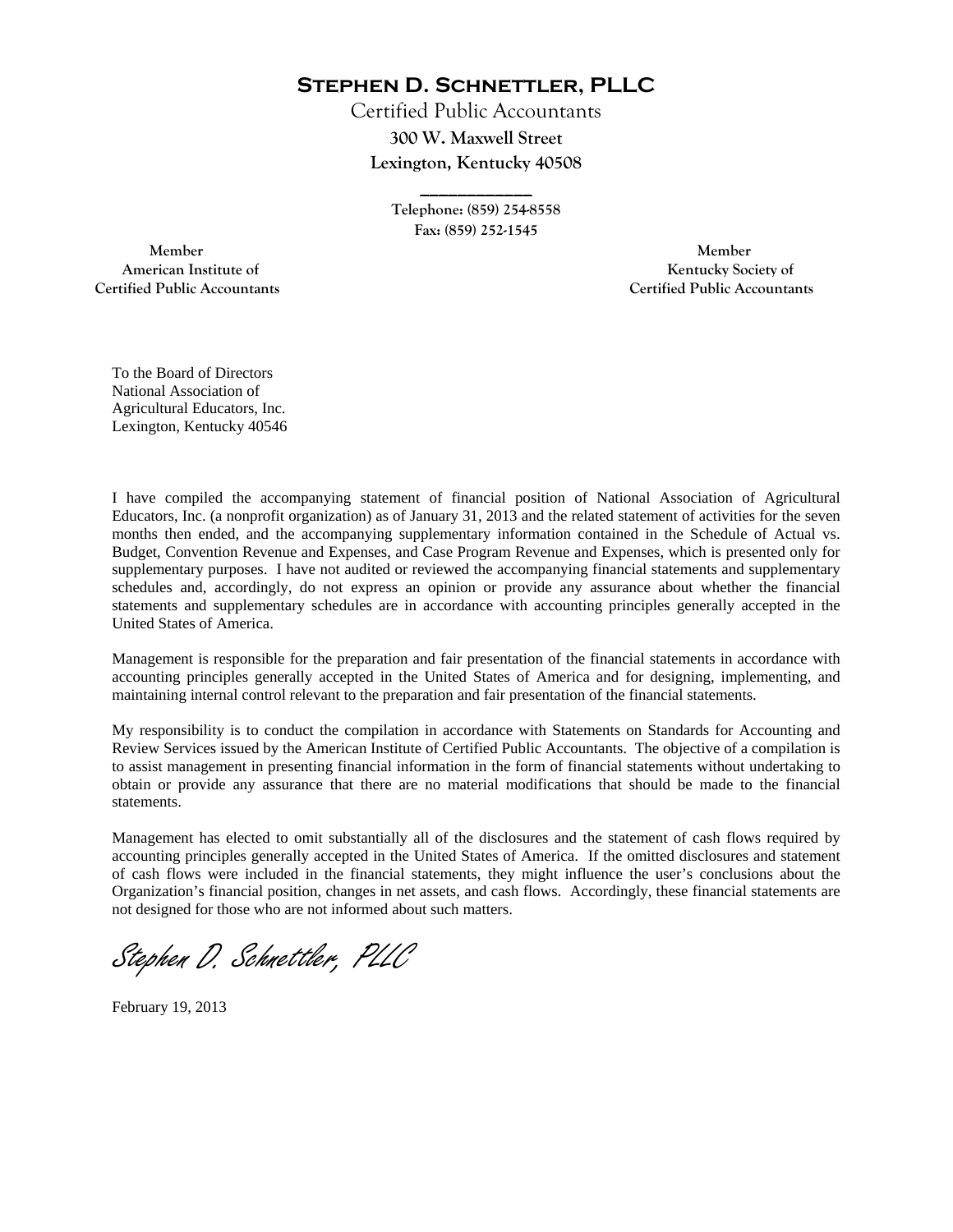# NATIONAL ASSOCIATION OF AGRICULTURAL EDUCATORS, INC. **Statement of Financial Position** January 31, 2013

| <b>ASSETS</b>                           |                 |
|-----------------------------------------|-----------------|
| Cash on deposit                         | \$<br>161,848   |
| Investments - operating fund            | 462,954         |
| Investments - life membership fund      | 166,750         |
| Investments - reserve fund              | 86,291          |
| Accounts receivable                     | 114,877         |
| Prepaid expenses                        | 7,541           |
| Property and equipment - CASE           | 941             |
| Property and equipment                  | 12,519          |
| <b>TOTAL ASSETS</b>                     | \$<br>1,013,721 |
| <b>LIABILITIES AND NET ASSETS</b>       |                 |
| <b>LIABILITIES</b>                      |                 |
| Accounts payable                        | \$<br>56,138    |
| Accrued leave payable                   | 26,290          |
| Other current liabilities               | 5,716           |
| <b>TOTAL LIABILITIES</b>                | 88,144          |
| <b>NET ASSETS</b>                       |                 |
| Unrestricted net assets:                |                 |
| Current operation                       | 674,391         |
| Board designated for special purposes   | 157,411         |
| Temporarily restricted net assets       | 1,252           |
| <b>CASE Project</b>                     | 92,523          |
| <b>TOTAL NET ASSETS</b>                 | 925,577         |
| <b>TOTAL LIABILITIES AND NET ASSETS</b> | \$<br>1,013,721 |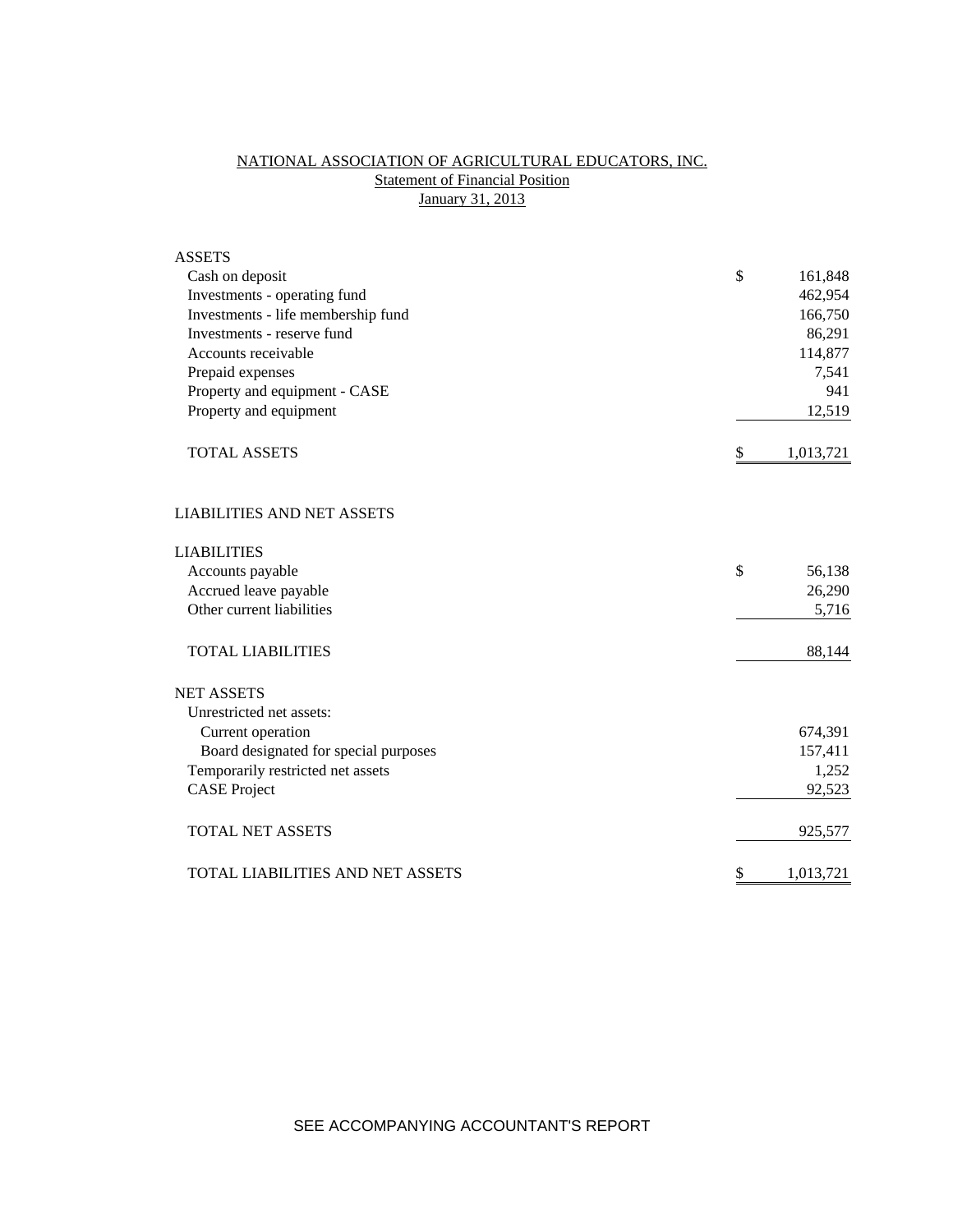## NATIONAL ASSOCIATION OF AGRICULTURAL EDUCATORS, INC. **Statement of Activities** For the Seven Months Ended January 31, 2013

|                                       | Unrestricted   |    |            |             |              |              |           |  |
|---------------------------------------|----------------|----|------------|-------------|--------------|--------------|-----------|--|
|                                       | Current        |    | Board      | Temporarily | CASE         |              |           |  |
|                                       | Operations     |    | Designated | Restricted  | Project      |              | Total     |  |
| Revenue, Gains and Losses             |                |    |            |             |              |              |           |  |
| Membership dues                       | \$<br>331,150  | \$ | 4,080      | \$          | \$           | $\mathbb{S}$ | 335,230   |  |
| Convention registration               | 94,847         |    |            |             |              |              | 94,847    |  |
| Sponsorship and awards                | 17,700         |    |            |             |              |              | 17,700    |  |
| Merchandise sales                     | 3,782          |    |            |             |              |              | 3,782     |  |
| Contributions                         |                |    |            | 500         |              |              | 500       |  |
| Management fees                       | 72,175         |    |            |             |              |              | 72,175    |  |
| Net realized and unrealized           |                |    |            |             |              |              |           |  |
| gains (losses) on securities          | 60,364         |    |            |             |              |              | 60,364    |  |
| Interest and dividends                | 2,377          |    |            |             |              |              | 2,377     |  |
| FFA Foundation projects               | 119,734        |    |            |             |              |              | 119,734   |  |
| CASE Program income                   |                |    |            |             | 617,269      |              | 617,269   |  |
| Other income                          | 214,050        |    |            |             |              |              | 214,050   |  |
| Total Revenue, Gaines and Losses      | 916,179        |    | 4,080      | 500         | 617,269      |              | 1,538,028 |  |
| Net Assets Released from Restrictions |                |    |            |             |              |              |           |  |
| Total Revenue, Gains and Losses       |                |    |            |             |              |              |           |  |
| and Reclassifications                 | 916,179        |    | 4,080      | 500         | 617,269      |              | 1,538,028 |  |
| Expenses                              |                |    |            |             |              |              |           |  |
| General expenses                      | 562,784        |    |            |             |              |              | 562,784   |  |
| FFA Foundation projects               | 117,261        |    |            |             |              |              | 117,261   |  |
| <b>CASE</b> Program expenses          | $\overline{a}$ |    |            |             | 607,272      |              | 607,272   |  |
| Convention expenses                   | 114,022        |    |            |             |              |              | 114,022   |  |
| Total expenses                        | 794,067        |    |            |             | 607,272      |              | 1,401,339 |  |
| INCREASE (DECREASE) IN NET ASSETS     | 122,112        |    | 4,080      | 500         | 9,997        |              | 136,689   |  |
| NET ASSETS AT BEGINNING OF PERIOD     | 552,279        |    | 153,331    | 752         | 82,526       |              | 788,888   |  |
| NET ASSETS AT END OF PERIOD           | \$<br>674,391  | \$ | 157,411    | \$<br>1,252 | \$<br>92,523 | \$           | 925,577   |  |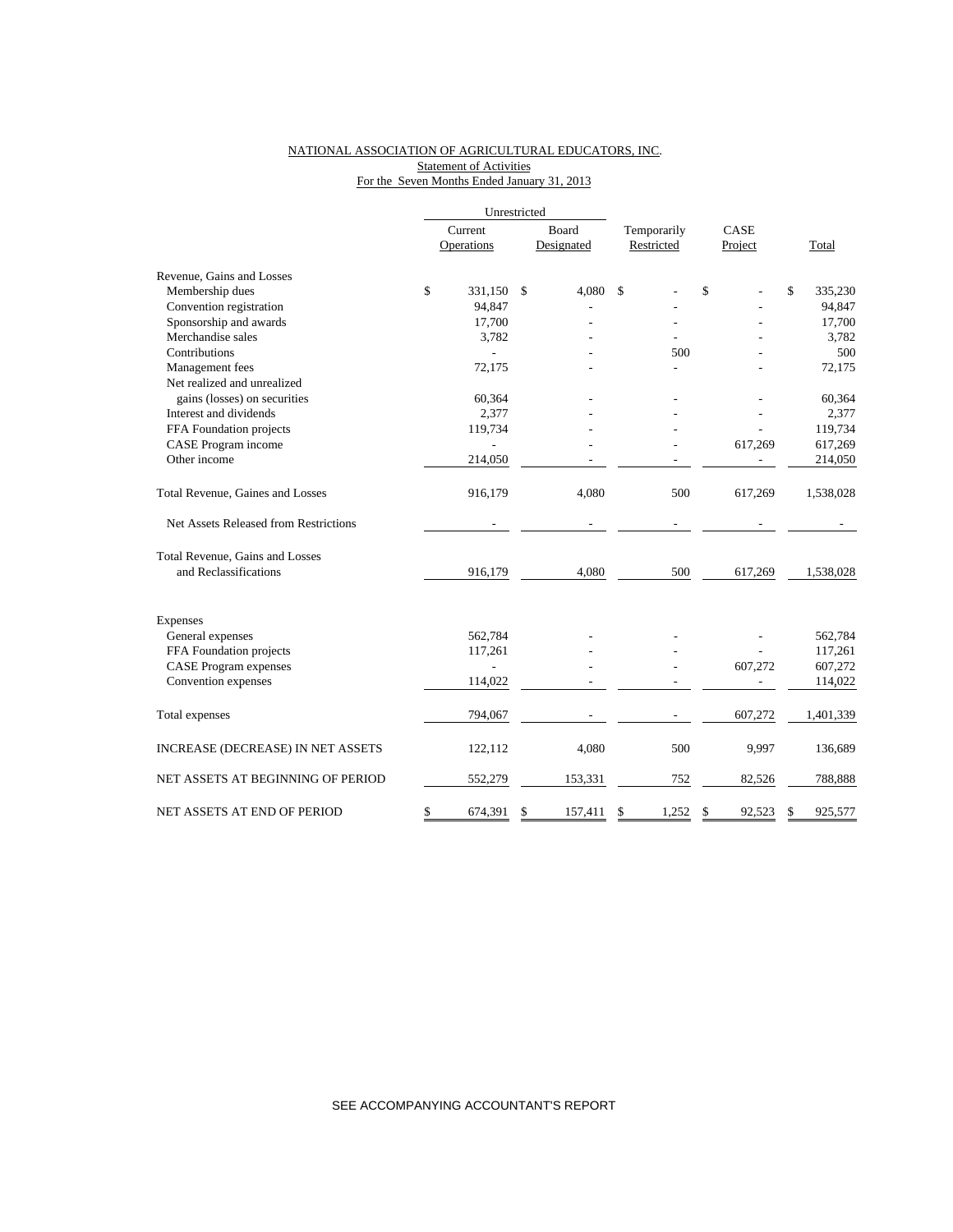#### NATIONAL ASSOCIATION OF AGRICULTURAL EDUCATORS, INC. For the One and Seven Months Ended January 31, 2013 Schedule of Actual vs. Budget

|                                                                 | <b>MONTH</b><br><b>ACTUAL</b> |    | <b>MONTH</b><br><b>BUDGET</b>     | <b>MONTH</b><br><b>SVARIANCE</b> | YEAR TO DATE<br><b>ACTUAL</b>      |               | <b>YEAR</b><br><b>BUDGET</b> |               | <b>YEAR</b><br><b>SVARIANCE</b> |
|-----------------------------------------------------------------|-------------------------------|----|-----------------------------------|----------------------------------|------------------------------------|---------------|------------------------------|---------------|---------------------------------|
| REVENUE                                                         |                               |    |                                   |                                  |                                    |               |                              |               |                                 |
| Member dues                                                     | \$<br>12,200                  | -S | 32,194                            | \$<br>$(19,994)$ \$              | 319,480                            | <sup>\$</sup> | 386,325                      | <sup>\$</sup> | (66, 845)                       |
| Corporate membership dues                                       | 4,500                         |    | 2,375                             | 2,125                            | 15,750                             |               | 28,500                       |               | (12,750)                        |
| <b>NSTA Dues</b>                                                | ٠                             |    | ÷,                                |                                  | $\overline{a}$                     |               |                              |               | $\overline{\phantom{a}}$        |
| Delmar scholarships                                             | $\overline{a}$                |    | 625                               | (625)                            | $\overline{\phantom{a}}$           |               | 7,500                        |               | (7,500)                         |
| Foundation management fees<br>MBNA affinity credit card program |                               |    | 7,500<br>$\overline{\phantom{a}}$ | (7,500)<br>$\overline{a}$        | 72,175<br>$\overline{\phantom{a}}$ |               | 90,000                       |               | (17, 825)                       |
| Toyota vehicle lease management fee                             | ÷.                            |    | ÷,                                | ÷.                               | ÷,                                 |               |                              |               |                                 |
| Interest and dividends                                          | 878                           |    | 833                               | 45                               | 1,856                              |               | 10,000                       |               | (8, 144)                        |
| Net realized and unrealized                                     |                               |    |                                   |                                  |                                    |               |                              |               |                                 |
| gains (losses) on securities                                    | 33,022                        |    | 2,583                             | 30,439                           | 60,364                             |               | 31,000                       |               | 29,364                          |
| Merchandise sales                                               | 557                           |    | 708                               | (151)                            | 3,782                              |               | 8,500                        |               | (4,718)                         |
| Investment income, Life Fund                                    | 88                            |    | 333                               | (245)                            | 521                                |               | 4,000                        |               | (3, 479)                        |
| Contributions, Legislative Fund                                 |                               |    | ÷.                                | $\overline{\phantom{a}}$         | 500                                |               | ÷,                           |               | 500                             |
| Miscellaneous income                                            | 272                           |    | 500                               | (228)                            | 272                                |               | 6,000                        |               | (5,728)                         |
| Scholarship raffle proceeds                                     | ÷,                            |    | 167                               | (167)                            | $\overline{\phantom{a}}$           |               | 2,000                        |               | (2,000)                         |
| National Teach Ag Campaign                                      |                               |    | ÷,                                | $\sim$                           | 59,134                             |               | 90,000                       |               | (30, 866)                       |
| Teacher crisis fund                                             |                               |    | ä,                                | ٠                                | 4,590                              |               | $\overline{\phantom{a}}$     |               | 4,590                           |
| <b>BFRDP</b> Grant                                              |                               |    | ÷,                                | ٠                                |                                    |               | L.                           |               |                                 |
| AEM business manager stipend                                    |                               |    | 333                               | (333)                            | L,                                 |               | 4,000                        |               | (4,000)                         |
| GMAC SmartEdge program                                          | $\overline{a}$                |    | ÷,                                | $\overline{\phantom{a}}$         | L,                                 |               | ÷.                           |               |                                 |
| Webinar revenue                                                 |                               |    |                                   | L,                               |                                    |               |                              |               |                                 |
| DuPont Agrisciense                                              | 115                           |    |                                   | 115                              | 103,621                            |               |                              |               | 103,621                         |
| <b>NPS</b>                                                      | ÷                             |    | ä,                                | $\sim$                           | $\sim$                             |               | L.                           |               |                                 |
| State website development                                       |                               |    | ÷,                                |                                  | 400                                |               | L                            |               | 400                             |
| Hurricane relief                                                |                               |    |                                   |                                  | J.                                 |               |                              |               |                                 |
| CASE management fee                                             |                               |    |                                   |                                  | Ĭ.                                 |               | 20,000                       |               | (20,000)                        |
| Council MMM management fee                                      | $\frac{1}{2}$                 |    |                                   |                                  |                                    |               | 5,000                        |               | (5,000)                         |
| FFA Foundation project - TTTK                                   | 922                           |    | 3,875                             | (2,953)                          | 44,683                             |               | 46,500                       |               | (1, 817)                        |
| FFA Foundation project - OPAP                                   |                               |    | 1,000                             | (1,000)                          | 9,718                              |               | 12,000                       |               | (2, 282)                        |
| FFA Foundation project - OMSP                                   |                               |    | 1,000                             | (1,000)                          | 8,491                              |               | 12,000                       |               | (3,509)                         |
| FFA Foundation project - OT                                     |                               |    | 917                               | (917)                            | 10,050                             |               | 11,000                       |               | (950)                           |
| FFA Foundation project - OYM                                    |                               |    | 917                               | (917)                            | 9,685                              |               | 11,000                       |               | (1,315)                         |
| FFA Foundation project - Lifetime Achievement                   |                               |    | 208                               | (208)                            | 1,994                              |               | 2,500                        |               | (506)                           |
| FFA Foundation project - Outstanding Service Citation           |                               |    | 205                               | (205)                            | 1,176                              |               | 2,460                        |               | (1,284)                         |
| FFA Foundation teacher workshop<br>FFA Foundation internet café |                               |    | 958<br>500                        | (958)<br>(500)                   | 1,094<br>11,085                    |               | 11,500<br>6,000              |               | (10, 406)<br>5,085              |
| FFA Foundation Pfizer classroom                                 |                               |    | 833                               | (833)                            | 4,243                              |               | 10,000                       |               | (5,757)                         |
| FFA Foundation Regional Grants Revenue                          |                               |    | 1,500                             | (1,500)                          | $\overline{\phantom{a}}$           |               | 18,000                       |               | (18,000)                        |
| FFA Foundation Agriscience Teacher                              |                               |    | 1,562                             | (1, 562)                         | 17,515                             |               | 18,740                       |               | (1,225)                         |
| FFA Foundation NATAA/NAII                                       |                               |    | 10,000                            | (10,000)                         | $\overline{\phantom{a}}$           |               | 120,000                      |               | (120,000)                       |
| CASE program net income                                         | (24, 378)                     |    | ÷,                                | (24, 378)                        | 9,997                              |               | $\overline{a}$               |               | 9,997                           |
| Convention net income                                           | (57, 383)                     |    | 4,463                             | (61, 846)                        | 44,558                             |               | 44,560                       |               | (2)                             |
| <b>TOTAL REVENUE</b>                                            | (29, 207)                     |    | 76,089                            | (105, 296)                       | 816,734                            |               | 1,019,085                    |               | (202, 351)                      |
|                                                                 |                               |    |                                   |                                  |                                    |               |                              |               |                                 |
| <b>EXPENSES</b><br><b>Salaries</b>                              | 24,186                        |    | 24,792                            | (606)                            |                                    |               |                              |               |                                 |
| Taxes and benefits                                              | 5,362                         |    | 6,501                             | (1, 139)                         | 187,169<br>45,316                  |               | 297,506<br>78,011            |               | (110, 337)<br>(32, 695)         |
| Computer service                                                | 800                           |    | 542                               | 258                              | 3,800                              |               | 6,500                        |               | (2,700)                         |
| Telephone                                                       | 241                           |    | 417                               | (176)                            | 1,771                              |               | 5,000                        |               | (3,229)                         |
| Accounting                                                      | 500                           |    | 1,104                             | (604)                            | 11,000                             |               | 13,250                       |               | (2,250)                         |
| Depreciation                                                    | 261                           |    | 583                               | (322)                            | 1,829                              |               | 7,000                        |               | (5,171)                         |
| Rent                                                            | $\overline{\phantom{a}}$      |    | 625                               | (625)                            | $\overline{\phantom{a}}$           |               | 7,500                        |               | (7,500)                         |
| Insurance                                                       | 1,005                         |    | 500                               | 505                              | 5,116                              |               | 6,000                        |               | (884)                           |
| Legal                                                           | L,                            |    | 83                                | (83)                             | 840                                |               | 1,000                        |               | (160)                           |
| Office Supplies                                                 | 1,616                         |    | 583                               | 1,033                            | 6,731                              |               | 7,000                        |               | (269)                           |
| Bank charges and investment fees                                | 1,506                         |    | 8                                 | 1,498                            | 4,661                              |               | 100                          |               | 4,561                           |
| Printing, general                                               | 241                           |    | 333                               | (92)                             | 2,172                              |               | 4,000                        |               | (1, 828)                        |
| Staff training                                                  | $\overline{\phantom{m}}$      |    | 42                                | (42)                             | $\overline{\phantom{a}}$           |               | 500                          |               | (500)                           |
| Taxes and licenses                                              | $\overline{a}$                |    | 8                                 | (8)                              | 20                                 |               | 100                          |               | (80)                            |
| Membership and contributions                                    | 1,245                         |    | 1,667                             | (422)                            | 13,966                             |               | 20,000                       |               | (6,034)                         |
| Travel, staff                                                   | 9                             |    | 2,083                             | (2,074)                          | 17,083                             |               | 25,000                       |               | (7, 917)                        |
| Promotion and marketing                                         | 434                           |    | 1,000                             | (566)                            | 12,212                             |               | 12,000                       |               | 212                             |
| Merchandise and diaries                                         | $\frac{1}{2}$                 |    | 500                               | (500)                            | 6,943                              |               | 6,000                        |               | 943                             |
| Photocopying                                                    | $\frac{1}{2}$                 |    | $\,$ 8 $\,$                       | (8)                              | $\overline{\phantom{a}}$           |               | 100                          |               | (100)                           |
| Postage, general                                                | 454                           |    | 500                               | (46)                             | 2,321                              |               | 6,000                        |               | (3,679)                         |
| Professional liability insurance                                | $\overline{\phantom{a}}$      |    | 3,111                             | (3, 111)                         | 36,610                             |               | 37,335                       |               | (725)                           |
| Public relations                                                | 516                           |    | 50                                | 466                              | 852                                |               | 600                          |               | 252                             |
| Scholarships                                                    | ä,                            |    | 938                               | (938)                            | 10,500                             |               | 11,250                       |               | (750)                           |
| Travel, regional secretaries                                    | 5,349                         |    | 917                               | 4,432                            | 12,052                             |               | 11,000                       |               | 1,052                           |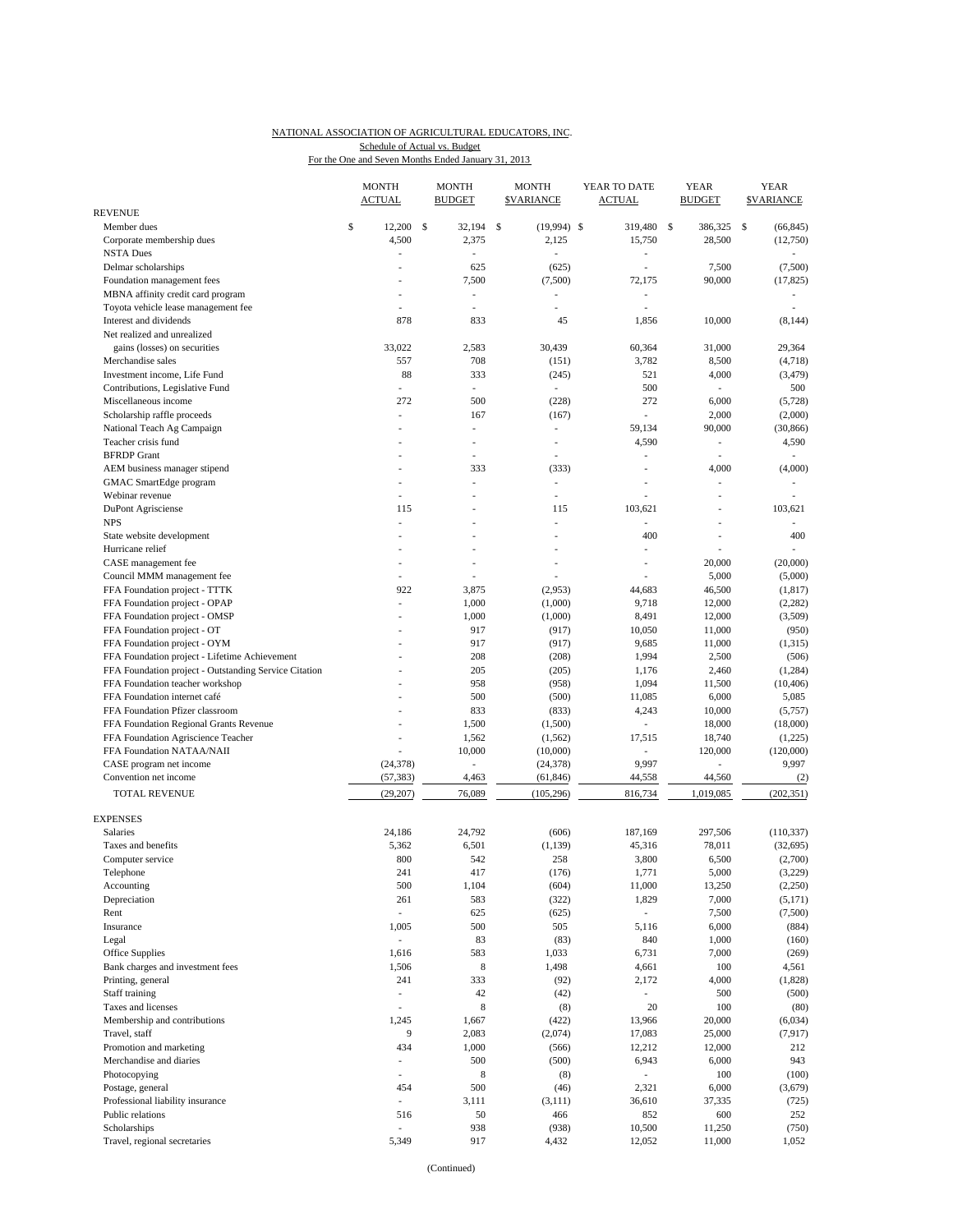#### NATIONAL ASSOCIATION OF AGRICULTURAL EDUCATORS, INC. Schedule of Actual vs. Budget

For the One and Seven Months Ended January 31, 2013

|                                                       | <b>MONTH</b>          | <b>MONTH</b>  | <b>MONTH</b>                | YEAR TO DATE  | <b>YEAR</b>   | <b>YEAR</b>      |
|-------------------------------------------------------|-----------------------|---------------|-----------------------------|---------------|---------------|------------------|
|                                                       | <b>ACTUAL</b>         | <b>BUDGET</b> | <b>\$VARIANCE</b>           | <b>ACTUAL</b> | <b>BUDGET</b> | <b>SVARIANCE</b> |
| Travel, board of directors                            | 3,205                 | 3,333         | (128)                       | 16,377        | 40,000        | (23, 623)        |
| Nat'l Teach Ag Campaign                               | 5,580                 | 7,500         | (1,920)                     | 61,421        | 90,000        | (28, 579)        |
| FFA Foundation project - TTTK                         | 16,481                | 3,875         | 12,606                      | 43,763        | 46,500        | (2,737)          |
| FFA Foundation project - OPAP                         | 4.971                 | 1,000         | 3,971                       | 8,968         | 12,000        | (3,032)          |
| FFA Foundation project - OMSP                         | 6,145                 | 1,000         | 5,145                       | 10,464        | 12,000        | (1, 536)         |
| FFA Foundation project - OT                           | 5.739                 | 917           | 4,822                       | 9,300         | 11,000        | (1,700)          |
| FFA Foundation project - OYM                          | 3.689                 | 917           | 2,772                       | 7,860         | 11,000        | (3, 140)         |
| FFA Foundation project - Lifetime achievement         | 325                   | 208           | 117                         | 1.793         | 2,500         | (707)            |
| FFA Foundation project - Outstanding service citation |                       | 205           | (205)                       | 1,176         | 2,460         | (1, 284)         |
| FFA Foundation project - Smart Edge                   |                       |               | ٠                           | ÷,            | ä,            |                  |
| FFA Foundation teacher workshop                       |                       | 958           | (958)                       | 1.094         | 11,500        | (10, 406)        |
| FFA Foundation internet café                          |                       | 500           | (500)                       | 11,085        | 6,000         | 5,085            |
| FFA Foundation Pfizer Classroom                       |                       | 833           | (833)                       | 4,243         | 10,000        | (5,757)          |
| FFA Foundation Regional Grants                        |                       | 1.500         | (1,500)                     |               | 18,000        | (18,000)         |
| FFA Foundation Agrisciense Teachers                   | 4,567                 | 1,562         | 3,005                       | 17,515        | 18,740        | (1,225)          |
| FFA Foundation NATAA/NAII                             |                       | 10,000        | (10,000)                    |               | 120,000       | (120,000)        |
| DuPont Agriscience                                    | 25.813                | ٠             | 25,813                      | 77,100        |               | 77,100           |
| GMAC SmartEdge program                                |                       |               |                             |               |               |                  |
| NPS expense                                           |                       | 667           | (667)                       |               | 8,000         | (8,000)          |
| Webinar expense                                       | 99                    | 100           | (1)                         | 594           | 1,200         | (606)            |
| Teacher crisis fund                                   | 500                   |               | 500                         | 3,500         |               | 3,500            |
| Communities of practice expense                       |                       | 917           | (917)                       | 13,096        | 11,000        | 2,096            |
| Substitute teacher hire behinds                       |                       | 250           | (250)                       |               | 3,000         | (3,000)          |
| <b>NSTA</b> dues                                      |                       |               |                             |               |               |                  |
| <b>Bad</b> debts                                      |                       |               |                             |               |               |                  |
| NATAA stipends                                        |                       |               |                             | 7,375         |               | 7,375            |
| Miscellaneous                                         | 325                   |               | 325                         | 357           |               | 357              |
| <b>TOTAL EXPENSES</b>                                 | 121.164               | 83.137        | 38,027                      | 680,045       | 997,652       | (317, 607)       |
| NET INCOME (LOSS)                                     | $(150, 371)$ \$<br>\$ | (7,048)       | <sup>\$</sup><br>(143, 323) | 136,689<br>-S | 21,433<br>\$  | 115,256<br>S     |
|                                                       |                       |               |                             |               |               |                  |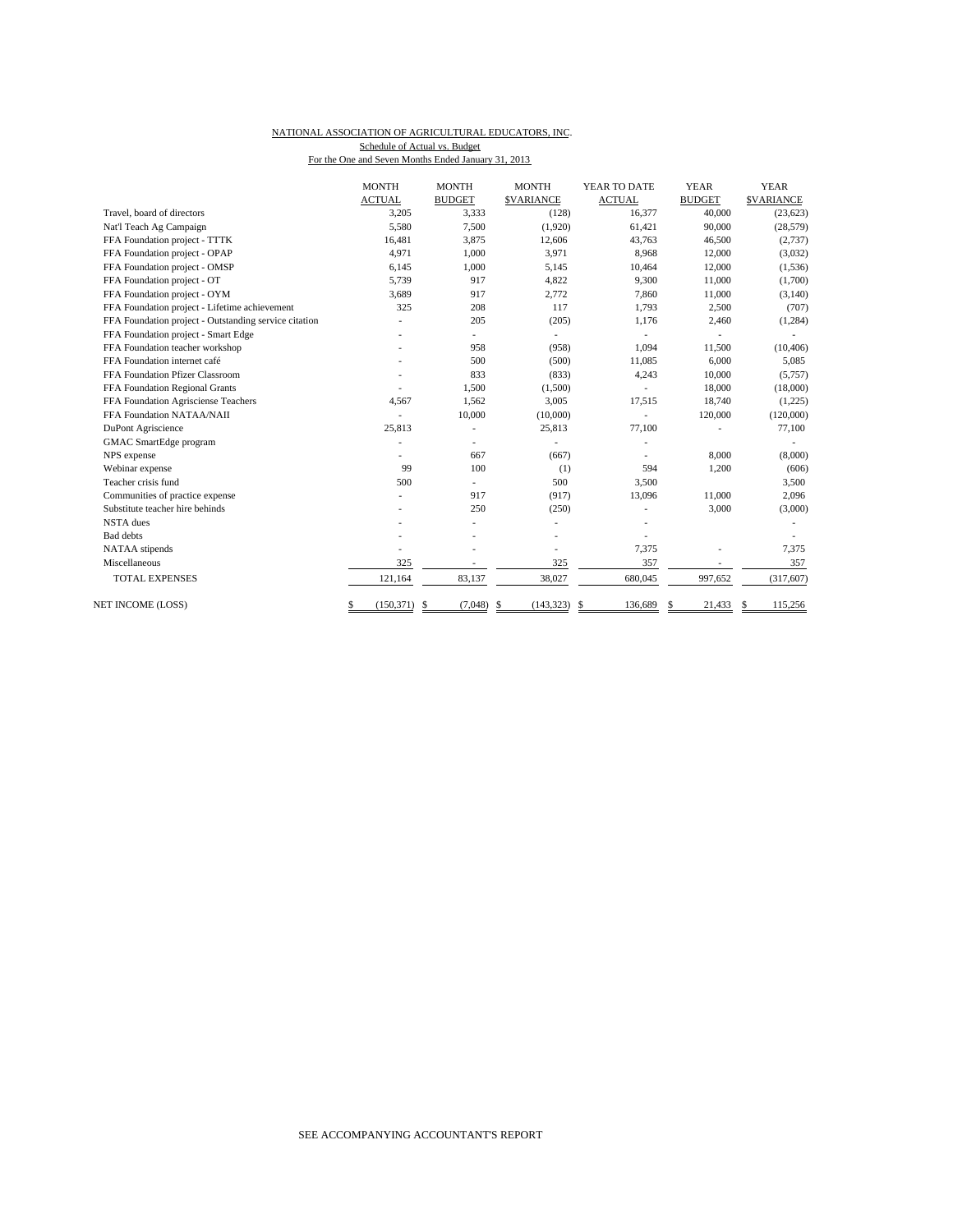### NATIONAL ASSOCIATION OF AGRICULTURAL EDUCATORS, INC. Schedule of Convention Revenue and Expenses

For the One and Seven Months Ended January 31, 2013

|                                           | <b>MONTH</b> |                          | <b>MONTH</b> |                          | <b>MONTH</b> |                          |              | YEAR TO DATE             |              | <b>YEAR</b>              | <b>YEAR</b> |                   |
|-------------------------------------------|--------------|--------------------------|--------------|--------------------------|--------------|--------------------------|--------------|--------------------------|--------------|--------------------------|-------------|-------------------|
|                                           |              | <b>ACTUAL</b>            |              | <b>BUDGET</b>            |              | <b>SVARIANCE</b>         |              | <b>ACTUAL</b>            |              | <b>BUDGET</b>            |             | <b>\$VARIANCE</b> |
| <b>REVENUE</b>                            |              |                          |              |                          |              |                          |              |                          |              |                          |             |                   |
| Convention, registration                  | \$           | 40.715                   | \$           | 7.083                    | $\mathbf S$  | 33.632                   | $\mathbf{s}$ | 94,847                   | $\mathbf{s}$ | 85,000                   | \$          | 9,847             |
| Convention, tickets/workshops             |              |                          |              |                          |              |                          |              |                          |              |                          |             |                   |
| Convention, trade show                    |              |                          |              |                          |              |                          |              | 600                      |              |                          |             | 600               |
| Convention - Ideas Unlimited              |              |                          |              |                          |              |                          |              |                          |              |                          |             |                   |
| Convention - Teacher Mentor               |              |                          |              |                          |              |                          |              |                          |              |                          |             |                   |
| Convention scholarship fund               |              |                          |              |                          |              |                          |              | 1,357                    |              |                          |             | 1,357             |
| Convention, sponsorships - FFA Foundation |              |                          |              | 4,167                    |              | (4,167)                  |              | 41,856                   |              | 50,000                   |             | (8, 144)          |
| Convention, host state social             |              |                          |              | ä,                       |              |                          |              | 2,220                    |              |                          |             | 2,220             |
| Convention, sponsorships                  |              |                          |              | 1,667                    |              | (1,667)                  |              | 17,700                   |              | 20,000                   |             | (2,300)           |
| <b>TOTAL REVENUE</b>                      |              | 40,715                   |              | 12,917                   |              | 27,798                   |              | 158,580                  |              | 155,000                  |             | 3,580             |
| <b>EXPENSES</b>                           |              |                          |              |                          |              |                          |              |                          |              |                          |             |                   |
| Convention, plaques and trophies          |              |                          |              | 167                      |              | (167)                    |              | 1,161                    |              | 2,000                    |             | (839)             |
| Convention, printing                      |              |                          |              | $\overline{a}$           |              |                          |              | 1,687                    |              |                          |             | 1,687             |
| Convention, miscellaneous                 |              | 1,107                    |              | 83                       |              | 1,024                    |              | 184                      |              | 1,000                    |             | (816)             |
| Convention, awards                        |              |                          |              | $\overline{a}$           |              |                          |              | 8,994                    |              | 9,000                    |             | (6)               |
| Convention, photography                   |              |                          |              | L.                       |              |                          |              |                          |              |                          |             | ä,                |
| Convention, meal functions                |              | 18,274                   |              | 417                      |              | 17,857                   |              | 11,714                   |              | 5,000                    |             | 6,714             |
| Convention, promotion and marketing       |              | 834                      |              | 208                      |              | 626                      |              | 834                      |              | 2,500                    |             | (1,666)           |
| Convention, postage and shipping          |              |                          |              | 125                      |              | (125)                    |              | L.                       |              | 1,500                    |             | (1,500)           |
| Convention, equipment rental              |              | 17,508                   |              | 1,250                    |              | 16,258                   |              | 17,508                   |              | 15,000                   |             | 2,508             |
| Convention, workshops                     |              |                          |              |                          |              | ÷,                       |              |                          |              |                          |             |                   |
| Convention, host state social             |              | 2,220                    |              |                          |              | 2,220                    |              | 2,220                    |              |                          |             | 2,220             |
| Convention, speakers                      |              |                          |              |                          |              | ä,                       |              |                          |              |                          |             |                   |
| Convention, trade show expense            |              |                          |              |                          |              |                          |              |                          |              |                          |             |                   |
| Convention, tour expenses                 |              |                          |              |                          |              |                          |              |                          |              |                          |             |                   |
| Convention, committee expense             |              |                          |              | 245                      |              | (245)                    |              | 1,868                    |              | 2,940                    |             | (1,072)           |
| Convention, sponsorships - FFA Foundation |              | 44.856                   |              | 4,167                    |              | 40,689                   |              | 44,856                   |              | 50,000                   |             | (5, 144)          |
| Convention, travel/board of directors     |              | 5,648                    |              | 1,167                    |              | 4,481                    |              | 11,072                   |              | 14,000                   |             | (2,928)           |
| Convention, staff travel                  |              | 7,651                    |              | 625                      |              | 7,026                    |              | 11,924                   |              | 7,500                    |             | 4,424             |
| Convention, other travel                  |              | $\overline{\phantom{a}}$ |              | $\overline{\phantom{a}}$ |              | $\overline{\phantom{a}}$ |              | $\overline{\phantom{a}}$ |              | $\overline{\phantom{a}}$ |             | $\sim$            |
| <b>TOTAL EXPENSES</b>                     |              | 98,098                   |              | 8,454                    |              | 89,644                   |              | 114,022                  |              | 110,440                  |             | 3,582             |
| NET INCOME (LOSS)                         | \$           | (57, 383)                | \$           | 4,463                    | \$           | (61, 846)                | -\$          | 44,558                   | -\$          | 44,560                   | \$          | (2)               |